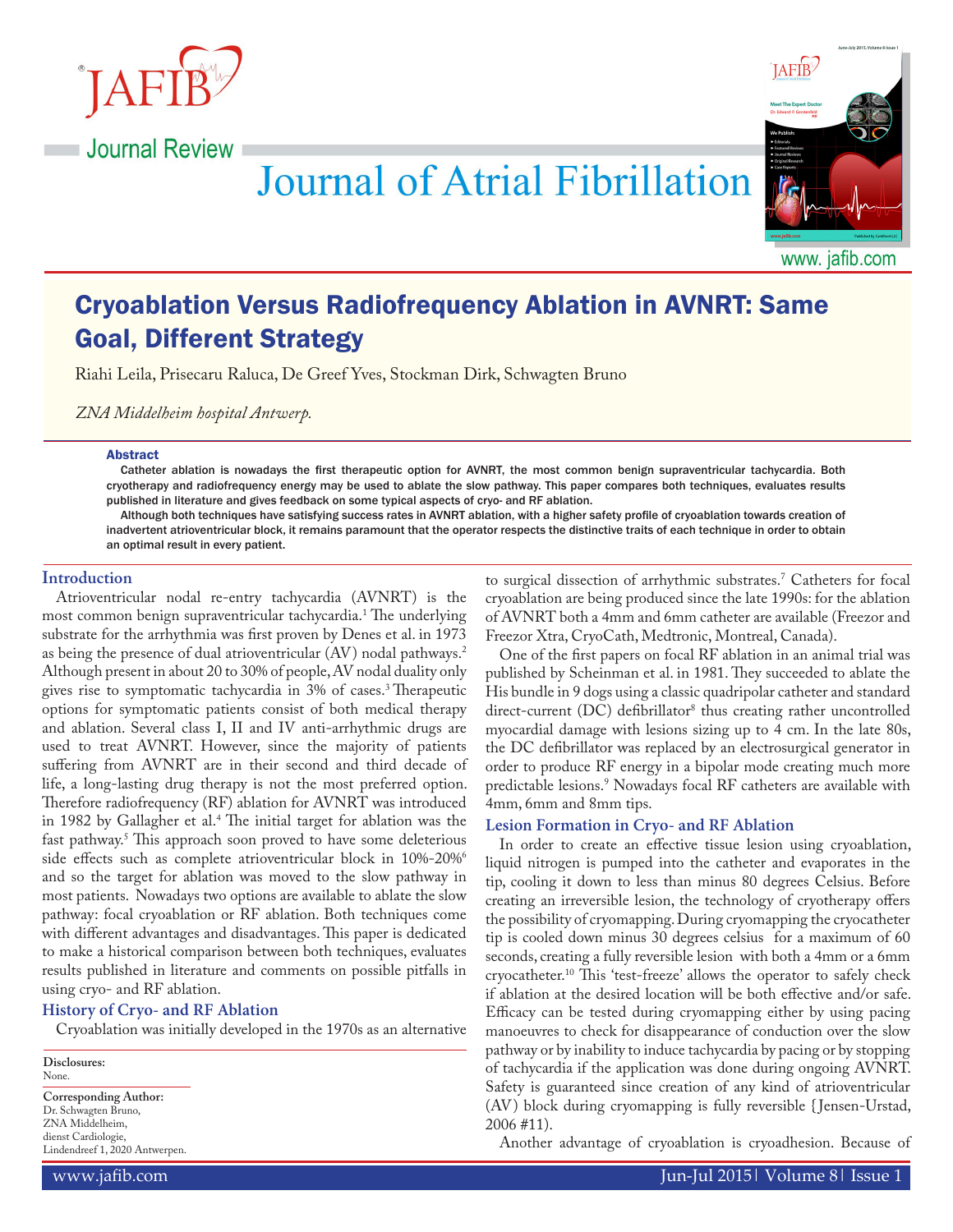the ice formation, the cryocatheter tip adheres to the myocardial tissue during ablation. This adhesion avoids catheter dislodgement and unwanted cooling of the compact AV node. It allows for pacing manoeuvres during ablation without the risk of catheter dislodgement, and minor patient movements will not result in displacement of the catheter.

Cryoablation induced permanent lesion formation on the cellular level is characterized by three phases:

- (1) the freeze/thaw phase,
- (2) the haemorrhagic and inflammatory phase, and

(3) the replacement of this acute lesion by fibrosis. In the first phase, intracellular and extracellular ice crystals are formed with variable size. Ice crystals formed more closely to the catheter tip are intra- and extracellular, in contrast to more peripheral ice crystals, which tend to appear only in the extracellular space. During the thawing phase,

mitochondria develop irreversible damage due to increased membrane permeability. The second phase, occurring within the first 48 h, is characterized by the development of haemorrhage, oedema, and inflammation. After 1 week, a sharply demarcated lesion is formed. The final phase of lesion formation takes place within 2–4 weeks. At this time, the lesion consists of dense collagen and is infiltrated by fatty tissue. In summary, consecutive freezing, inflammation, and fibrosis, leading to tissue with intact extracellular matrix, form cryolesions. The advantage of preserving the endothelium is a decreased risk of thromboembolism. A theoretical advantage could be that cryolesions are less proarrhythmic as the lesion border is more homogeneous. In contrast to extension of lesion size after stopping of RF delivery, the extent of ablated tissue does not increase anymore after the acute lesion is formed with cryotherapy {Schwagten, #12}.

RF energy induces thermal lesion formation both through resistive

| Table 1:                                                                                                                                      | Results of literature comparing RF and Cryoablation in AVNRT using 4mm and 6mm cryocatheters |                                   |                |                                 |                                 |                                   |                                   |                                   |                 |  |
|-----------------------------------------------------------------------------------------------------------------------------------------------|----------------------------------------------------------------------------------------------|-----------------------------------|----------------|---------------------------------|---------------------------------|-----------------------------------|-----------------------------------|-----------------------------------|-----------------|--|
| 4mm tip cryoablation catheters                                                                                                                |                                                                                              |                                   |                |                                 |                                 |                                   |                                   |                                   |                 |  |
|                                                                                                                                               | Years                                                                                        |                                   | Patients (n)   | <b>Procedure Time (minutes)</b> |                                 |                                   |                                   | <b>Fluoroscopy Times(minutes)</b> |                 |  |
|                                                                                                                                               |                                                                                              | Cryo                              | <b>RF</b>      | Cryo                            | <b>RF</b>                       |                                   | Cryo                              | <b>RF</b>                         |                 |  |
| Kimman                                                                                                                                        | 2004                                                                                         | 30                                | 33             | 142                             | 144                             | <b>NS</b>                         | 29                                | 35                                | <b>NS</b>       |  |
| Zrenner                                                                                                                                       | 2004                                                                                         | 100                               | 100            | $148 + 46$                      | $122 + 31$                      | < 0,001                           | 12                                | 14                                | < 0.001         |  |
| Collins                                                                                                                                       | 2006                                                                                         | 57                                | 60             | 148 ±46                         | $112 + 31$                      | < 0,001                           | $20 + 13$                         | $21 + 15$                         | <b>NS</b>       |  |
| Schwagten                                                                                                                                     | 2011                                                                                         | 150                               | 124            | 146±60                          | $138 + 71$                      | $_{\rm NS}$                       | $19\pm 15$                        | $27 + 22$                         | < 0.01          |  |
|                                                                                                                                               |                                                                                              |                                   |                |                                 |                                 |                                   |                                   |                                   |                 |  |
|                                                                                                                                               | Initialsuccess(%)                                                                            |                                   |                | Recurrence(%)                   |                                 |                                   | <b>AVB post RF</b>                |                                   |                 |  |
|                                                                                                                                               | Cryo                                                                                         | $\ensuremath{\mathsf{RF}}\xspace$ |                | Cryo                            | RF                              |                                   |                                   |                                   |                 |  |
| Kimman                                                                                                                                        | 94                                                                                           | 94                                | <b>NS</b>      | 10                              | 9                               | <b>NS</b>                         | $\mathbf 0$                       |                                   |                 |  |
| Zrenner                                                                                                                                       | 97                                                                                           | 98                                | <b>NS</b>      | 8                               | 1                               | <b>NS</b>                         | $\pmb{0}$                         |                                   |                 |  |
| Collins                                                                                                                                       | 95                                                                                           | 100                               | <b>NS</b>      | 8                               | $\overline{\mathbf{2}}$         | <b>NS</b>                         | $\mathbf 0$                       |                                   |                 |  |
| Schwagten                                                                                                                                     | 96,5                                                                                         | 96                                | <b>NS</b>      | 11                              | 5                               | <b>NS</b>                         | $\overline{2}$                    |                                   |                 |  |
| 6mm tip cryoablation catheters                                                                                                                |                                                                                              |                                   |                |                                 |                                 |                                   |                                   |                                   |                 |  |
|                                                                                                                                               | Years                                                                                        |                                   | Patients (n)   |                                 | <b>Procedure Time (minutes)</b> |                                   | <b>Fluoroscopy Times(minutes)</b> |                                   |                 |  |
|                                                                                                                                               |                                                                                              | Cryo                              | <b>RF</b>      | Cryo                            | <b>RF</b>                       |                                   | Cryo                              | <b>RF</b>                         |                 |  |
| Chan                                                                                                                                          | 2009                                                                                         | 80                                | 80             | 150                             | 159                             | <b>NS</b>                         | $19 + 11$                         | $26 + 17$                         | 0.01            |  |
| Opel                                                                                                                                          | 2010                                                                                         | 123                               | 149            | 90(45-220)                      | $90(45-220)$                    | <b>NS</b>                         | $16(7-48)$                        | $14(5-50)$                        | $0,05$          |  |
| Deisenhofer                                                                                                                                   | 2010                                                                                         | 251                               | 258            | 140±56                          | 122±44                          | < 0,001                           | $14\pm8$                          | $13\pm8$                          | <b>NS</b>       |  |
|                                                                                                                                               |                                                                                              |                                   |                |                                 |                                 |                                   |                                   |                                   |                 |  |
|                                                                                                                                               | Initial success (%)                                                                          |                                   | Recurrence (%) |                                 |                                 |                                   | <b>AVB post RF</b>                |                                   |                 |  |
|                                                                                                                                               | Cryo                                                                                         | RF                                |                | Cryo                            | <b>RF</b>                       |                                   |                                   |                                   |                 |  |
| Chan                                                                                                                                          | 97,5                                                                                         | 95                                | <b>NS</b>      | $9$                             | 1,3                             | < 0,04                            | $\pmb{0}$                         |                                   |                 |  |
| Opel                                                                                                                                          | 93                                                                                           | 95                                | <b>NS</b>      | 17                              | $\overline{7}$                  | 0,02                              | 1                                 |                                   |                 |  |
| Deisenhofer                                                                                                                                   | 96,8                                                                                         | 98,4                              | <b>NS</b>      | 9,4                             | 4,4                             | < 0,03                            | $\mathbf 1$                       |                                   |                 |  |
| 4 and 6mm                                                                                                                                     |                                                                                              |                                   |                |                                 |                                 |                                   |                                   |                                   |                 |  |
|                                                                                                                                               | Years                                                                                        |                                   | Patients (n)   | <b>Procedure Time (minutes)</b> |                                 | <b>Fluoroscopy Times(minutes)</b> |                                   |                                   |                 |  |
|                                                                                                                                               |                                                                                              | Cryo                              | <b>RF</b>      | Cryo                            | <b>RF</b>                       |                                   | Cryo                              | <b>RF</b>                         |                 |  |
| Gupta                                                                                                                                         | 2006<br>2008                                                                                 | $71$                              | $71\,$         | 96(60-180)                      | $90(60-180)$                    | <b>NS</b>                         | $17 + 12$                         | $13\pm13$                         | NS<br><b>NS</b> |  |
| Avari                                                                                                                                         |                                                                                              | 38                                | 42             | 176(97-324)                     | 174(68-443)                     | <b>NS</b>                         | $19(6-49)$                        | $21(4-158)$                       |                 |  |
|                                                                                                                                               | Initial success (%)                                                                          |                                   |                |                                 | Recurrence (%)                  | <b>AVB post RF</b>                |                                   |                                   |                 |  |
|                                                                                                                                               | Cryo                                                                                         | RF                                |                | Cryo                            | <b>RF</b>                       |                                   |                                   |                                   |                 |  |
| Gupta                                                                                                                                         | 85                                                                                           | 97                                | < 0.05         | 19,8                            | 5,6                             | 0,01                              | $\mathbf 1$                       |                                   |                 |  |
| Avari                                                                                                                                         | 97                                                                                           | 95                                | <b>NS</b>      | $\overline{\mathbf{c}}$         | $\mathbf 2$                     | NS                                | $\mathbf{1}$                      |                                   |                 |  |
| Legends : Cryo : cryoablation, RF : radiofrequency ablation. AVB : atrioventricular nodal block after ablation. AVB after Cryo is always zero |                                                                                              |                                   |                |                                 |                                 |                                   |                                   |                                   |                 |  |
|                                                                                                                                               |                                                                                              |                                   |                |                                 |                                 |                                   |                                   |                                   |                 |  |

www.jafib.com Jun-Jul 2015| Volume 8| Issue 1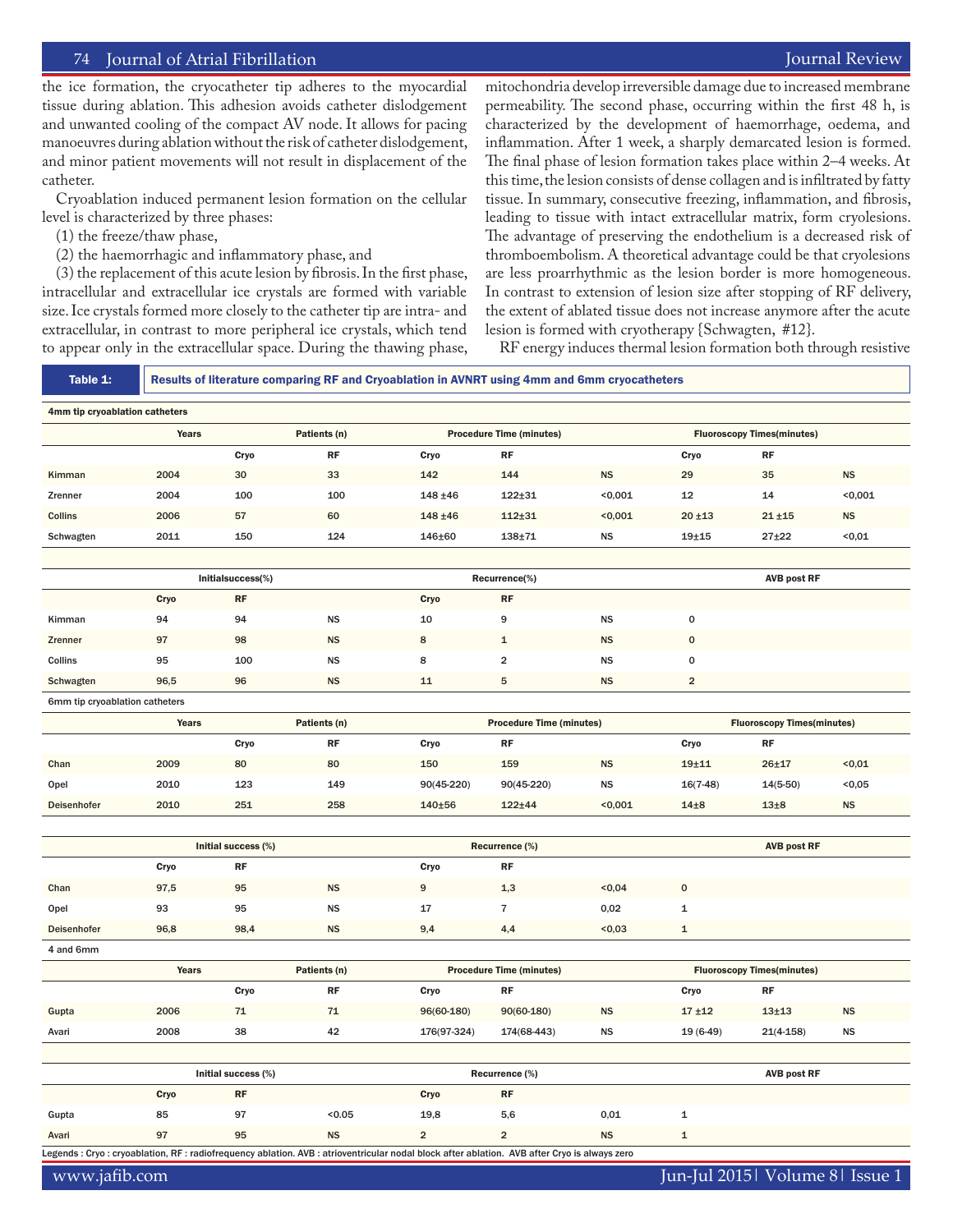and conductive heating of myocardial tissue. The quality of the thermal injury is dependent upon both time and temperature. Tissue temperatures of 50°C or higher are necessary to create irreversible myocardial injury.11 The central zone of the ablation lesion reaches high temperatures and is simply coagulated. Lower temperatures are reached during the ablation in the border zones of the lesion. The ultra structural appearance of the acute RF lesion shows marked disruption in cellular architecture characterized by dissolution of lipid membranes and inactivation of all structural proteins. The band of tissue, 2 to 5 mm from the edge of the pathologic lesion, manifests significant abnormalities, but despite this ultrastructural disarray, the myocytes appear to be viable in this zone.<sup>11</sup> After 4 to 5 days,

the border between the RF lesion and surrounding tissue becomes sharply demarcated. By 8 weeks after ablation, the necrotic zone is replaced with fatty tissue, cartilage, and fibrosis and is surrounded by chronic inflammation.12

# **Results of Literature**

Recently, numerous studies evaluated safety and efficacy of cryoablation compared to RF ablation in AVNRT treatment (Table I).

For the acute success, almost all studies agree on the efficacy of both types of energy with a comparable success rate ranging between 93% and 100%. Gupta et al. is the only group reporting a significant lower acute success rate using cryoablation energy (85% vs 97%, p<0,05). Regarding the long term follow up, 4 out of the 9 studies comparing RF to cryoablation showed a higher recurrence rate to be present in the cryoablation groups.

On the other hand, cryoablation is the safer technique compared to RF ablation regarding occurrence of inadvertent permanent AV block necessitating a pacemaker implantation. To our knowledge, no case of permanent AV block has been reported after cryoablation for AVNRT.

Procedure time is significantly longer using cryoablation in 3 studies. Two out of those 3 studies report the use of a 4 mm cryoablation catheter. Conversely, fluoroscopy times are longer in

| Table 2:                                        | <b>Comparison between cryoablation and RF ablation in AVNRT on</b><br>different essential topics |                                   |                                       |  |  |  |  |
|-------------------------------------------------|--------------------------------------------------------------------------------------------------|-----------------------------------|---------------------------------------|--|--|--|--|
|                                                 |                                                                                                  | <b>RF ABLATION</b>                | <b>CRYOABLATION</b>                   |  |  |  |  |
| <b>Procedure duration</b>                       |                                                                                                  | Shorter                           | Longer                                |  |  |  |  |
| <b>Fluoroscopy</b>                              |                                                                                                  | Longer                            | Shorter                               |  |  |  |  |
| <b>Procedural success: long</b><br>term results |                                                                                                  | 97-100%                           | 93-95%                                |  |  |  |  |
| <b>Inadvertent AVB</b>                          |                                                                                                  | 1%                                | None reported                         |  |  |  |  |
| Junctional rhythm during<br>ablation            |                                                                                                  | Sensitive marker of success       | Abscent and not related<br>to success |  |  |  |  |
| Ablation during tachycardia                     |                                                                                                  | Risk of catheter dislodgement     | <b>Cryomapping safely</b><br>possible |  |  |  |  |
| Acceptable procedural end<br>point              |                                                                                                  | Anterograde jump with single echo | No anterograde jump                   |  |  |  |  |
| <b>Ablation lesion</b><br>characteristics       |                                                                                                  | <b>Brush lesion</b>               | <b>Focal lesion</b>                   |  |  |  |  |
| <b>Lesion extention beyond</b><br>ablation      |                                                                                                  | Possible (up to several months)   | None                                  |  |  |  |  |
| <b>Theoretical thrombogenity</b><br>of lesion   |                                                                                                  | Higher                            | Lower                                 |  |  |  |  |
| <b>Catheter characteristics</b>                 |                                                                                                  | Multiple curves available         | One curve                             |  |  |  |  |
| <b>Catheter stability</b>                       |                                                                                                  | Operator dependent                | Absolute (cryoadhesion)               |  |  |  |  |
| <b>Energy titration</b>                         |                                                                                                  | Possible - operator dependent     | Mandatory                             |  |  |  |  |

patients undergoing RF ablation in these trials.

# **Success Rates**

Judging by results of literature, both energy sources prove to have a comparable acute success rate. However, cryoablation in AVNRT seems to have a slightly higher recurrence rate in the long term (Table 2).

Some suggest that catheter tip size might influence ablation outcomes in cryoablation. When 4mm and 6mm cryocatheters were still commonly used, Rivard et al published a paper obviously favouring the use of a 6mm catheter in AVNRT.<sup>13</sup> However more recently a meta-analysis by Hanninen et al. could not find any correlation between acute and long term outcomes and catheter size.<sup>14</sup>

Regarding procedural endpoints, unlike with RF, the persistence of dual AV nodal physiology after cryoablation with or without echo beats is associated with a higher long-term recurrence.15 This might be an indication that the procedural endpoint should be more strict when using cryoablation energy. The difference in lesion size could explain the before mentioned: brush lesions created by focal RF ablation tend to be larger in surface than the focused cryolesions.

In line with these brush lesions, fluoroscopy use is significantly higher when RF is used.<sup>14</sup> Catheter instability due to lack of adhesion and imminent catheter dislodgement by tachycardia or pain induced patient movement can explain those results, making cryoadhesion a major advantage of ablation. Nevertheless, during cryoablation procedures, this short fluoroscopy time is counterbalanced by a longer total procedure time compared with  $RF<sub>14</sub>$  as the targeting of the slow pathway must be done much more precisely with a relatively bulky catheter.

## **Complications**

Occurrence of ablation induced permanent complete AV block using RF energy remains a major concern especially in young patients. In highly experienced centres, the incidence of permanent AV block necessitating pacemaker implantation has been reported to be about 1%.16 Undesired ablation of the critical part of the compact AV node almost always occurs during the procedure, but evolution to a delayed total AV block can also take place even several months after the ablation procedure.17 Initiation of a fast junctional tachycardia during ablation with loss of ventriculo-atrial (VA) conduction is associated with an increased risk of inadvertent AV block with a positive predictive value of 19%.18 The risk of total AV block can even be predicted before RF ablation is started, using the interval between the atrial EGM on the His catheter and the atrial EGM on the distal dipole of the ablation catheter: the shorter this interval, the higher the risk of inadvertent AV block with a cut-off of  $17+\frac{1}{2}$  ms.<sup>19</sup> Using Cryoablation on the other hand, to our knowledge no persistent total AV block has been described during AVNRT ablation or thereafter. **Pediatrics**

# AVNRT is the second most common SVT after atrioventricular re-entry tachycardia (AVRT) in children. Unlike RF catheter ablation, cryoablation holds no risk of creating permanent AV block. This is the main reason why cryoablation is the therapy of choice in this specific population. Additionally, on a cellular level, an ablation lesion created by cryoenergy leaves the exoskeleton of the cells undamaged and has a smaller surface, thus creating less destruction in these still growing hearts and avoiding jeopardizing their future. On the other hand, navigating these large and relatively stiff 6mm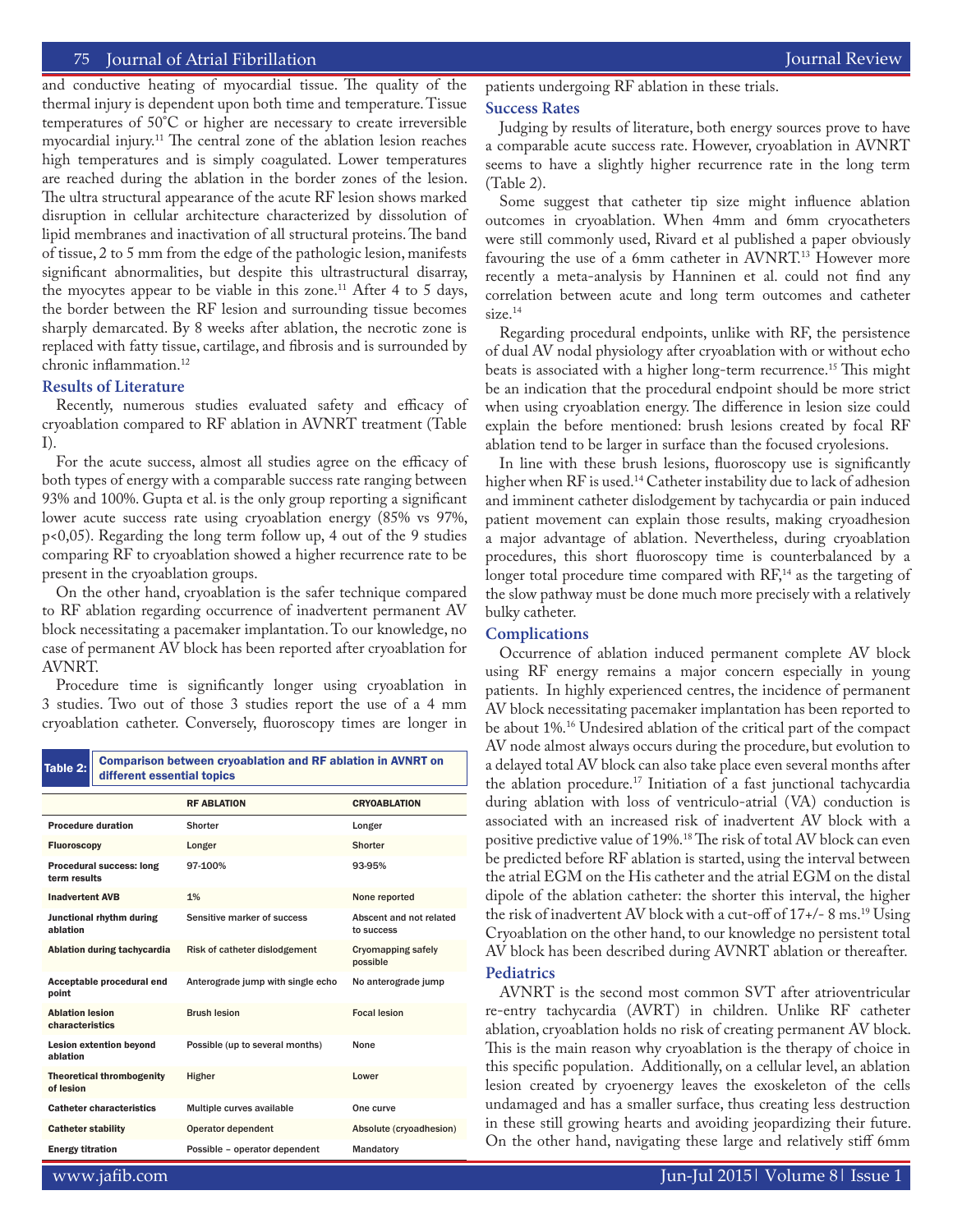cryocatheters in these small hearts with even smaller triangles of Koch can be challenging. Luckily, cryomapping will help in selecting the best ablation target on the slow pathway and cryoadhesion offers absolute catheter stability during ablation in sinus rhythm, during pacing or during tachycardia. A safe and feasible way to improve success rates with cryotherapy even more in children can be the effectuation of more than one cryoablation on the slow pathway and/or by prolonging the ablation duration.<sup>20</sup> Interestingly, early intervention (< 12 years of age) using cryotherapy for AVNRT seems to be more efficient than later intervention.<sup>21</sup>

### **Waiting Period**

Although respecting a waiting period following successful slow pathway ablation is commonly used, its effect to increase the longterm success rates still remains a subject of debate. When observing firm ablation endpoints such as non-inducibility of AVNRT, disappearance of anterograde jump and absence of echo beats, data in RF ablation for AVNRT exist, suggesting that an abbreviated procedure will result in a similar favourable outcome as a procedure including a 30 minutes waiting period.<sup>22</sup>

#### **Energy Titration**

In contrast to cryoablation, where the only variable to define the lesion size by the operator is the freezing time, RF ablation allows more parameters to be titrated in order to create an successful lesion.

When cyroenergy is used, a steady state in lesion size is attained between three and five minutes of therapy.<sup>23</sup> Some groups suggest using a freeze-thaw-freeze sequence to improve lesion quality based on results of research on hepatic tissue showing creation of deeper lesions when cryoenergy is applied as such.<sup>24</sup>

When RF energy is used, both temperature and power setting can be adjusted in order to effectively ablate the slow pathway. Where some operators go for direct application of full temperature and power, others favour gradual power titration. This customized approach for AVNRT treatment was first described by Langberg et al.25 Albenque et al describe an ablation protocol with initial settings of 5W and 60 degrees and then slowly increasing the power by steps of 5W for every 5 seconds until slow-accelerated junctional rhythm is obtained, then the power is further increased to 10 W maximum above this value. In their series this results in a safer profile with only 0. 2% of permanent AV block at the cost of higher recurrence rate of 3.6%.26,1-29

#### **Results**

Continuous data are expressed as mean and interquartile range, while categorical variables are expressed as a percentage. Statistical analysis was performed using the program IBM® SPSS® Statistics 20 version

#### **Conclusion**

Both cryo- and RF ablation have comparable and satisfying success rates in AVNRT ablation. Historically cryoablation seems to have s slightly higher recurrence rate during long term follow-up: in order to improve these results, it is paramount to respect firm ablation endpoints. Risk of creating inadvertent AV block remains a major issue in using RF energy, thus making it less suitable to be used in young and physically active patients.

#### **References**

- 1. Kastor JA, Goldreyer BN, Josephson ME, et al. Electrophysiologic characteristics of Ebstein's anomaly of the tricuspid valve. Circulation 1975;52:987-95.
- 2. Denes P, Wu D, Dhingra RC, Chuquimia R, Rosen KM. Demonstration of dual
- 3. McCanta AC, Collins KK, Schaffer MS. Incidental dual atrioventricular nodal physiology in children and adolescents: clinical follow-up and implications. Pacing Clin Electrophysiol;33:1528-32.
- 4. Gallagher JJ, Svenson RH, Kasell JH, et al. Catheter technique for closed-chest ablation of the atrioventricular conduction system. N Engl J Med 1982;306:194- 200.
- 5. Langberg JJ, Chin MC, Rosenqvist M, et al. Catheter ablation of the atrioventricular junction with radiofrequency energy. Circulation 1989;80:1527-35.
- 6. Epstein LM, Scheinman MM, Langberg JJ, Chilson D, Goldberg HR, Griffin JC. Percutaneous catheter modification of the atrioventricular node. A potential cure for atrioventricular nodal reentrant tachycardia. Circulation 1989;80:757-68.
- 7. Norrell HA, Winternitz WW, Wilson CB, Maddy JA. Stereotaxic cryosurgery in the management of acromegaly. Int Surg 1970;53:5-10.
- 8. Gonzalez R, Scheinman M, Margaretten W, Rubinstein M. Closed-chest electrode-catheter technique for His bundle ablation in dogs. Am J Physiol 1981;241:H283-7.
- 9. Huang SK, Bharati S, Graham AR, Lev M, Marcus FI, Odell RC. Closed chest catheter desiccation of the atrioventricular junction using radiofrequency energy- -a new method of catheter ablation. J Am Coll Cardiol 1987;9:349-58.
- 10. Dubuc M, Roy D, Thibault B, et al. Transvenous catheter ice mapping and cryoablation of the atrioventricular node in dogs. Pacing Clin Electrophysiol 1999;22:1488-98.
- 11. Nath S, Redick JA, Whayne JG, Haines DE. Ultrastructural observations in the myocardium beyond the region of acute coagulation necrosis following radiofrequency catheter ablation. J Cardiovasc Electrophysiol 1994;5:838-45.
- 12. Huang SK, Bharati S, Lev M, Marcus FI. Electrophysiologic and histologic observations of chronic atrioventricular block induced by closed-chest catheter desiccation with radiofrequency energy. Pacing Clin Electrophysiol 1987;10:805- 16.
- 13. Rivard L, Dubuc M, Guerra PG, et al. Cryoablation outcomes for AV nodal reentrant tachycardia comparing 4-mm versus 6-mm electrode-tip catheters. Heart Rhythm 2008;5:230-4.
- 14. Hanninen M, Yeung-Lai-Wah N, Massel D, et al. Cryoablation versus RF ablation for AVNRT: A meta-analysis and systematic review. J Cardiovasc Electrophysiol;24:1354-60.
- 15. de Sisti A, Tonet J. Cryoablation of atrioventricular nodal reentrant tachycardia: a clinical review. Pacing Clin Electrophysiol;35:233-40.
- 16. Calkins H, Yong P, Miller JM, et al. Catheter ablation of accessory pathways, atrioventricular nodal reentrant tachycardia, and the atrioventricular junction: final results of a prospective, multicenter clinical trial. The Atakr Multicenter Investigators Group. Circulation 1999;99:262-70.
- 17. Kimman GP, van Hemel NM, Jessurun ER, et al. Comparison of late results of surgical or radiofrequency catheter modification of the atrioventricular node for atrioventricular nodal reentrant tachycardia. Eur Heart J 1999;20:527-34.
- 18. Lipscomb KJ, Zaidi AM, Fitzpatrick AP, Lefroy D. Slow pathway modification for atrioventricular node re-entrant tachycardia: fast junctional tachycardia predicts adverse prognosis. Heart 2001;85:44-7.
- 19. Hintringer F, Hartikainen J, Davies DW, et al. Prediction of atrioventricular block during radiofrequency ablation of the slow pathway of the atrioventricular node. Circulation 1995;92:3490-6.
- 20. Qureshi MY, Ratnasamy C, Sokoloski M, Young ML. Low recurrence rate in treating atrioventricular nodal reentrant tachycardia with triple freeze-thaw cycles. Pacing Clin Electrophysiol;36:279-85.
- 21. Drago F, Placidi S, Righi D, et al. Cryoablation of AVNRT in children and adolescents: early intervention leads to a better outcome. J Cardiovasc Electrophysiol;25:398-403.